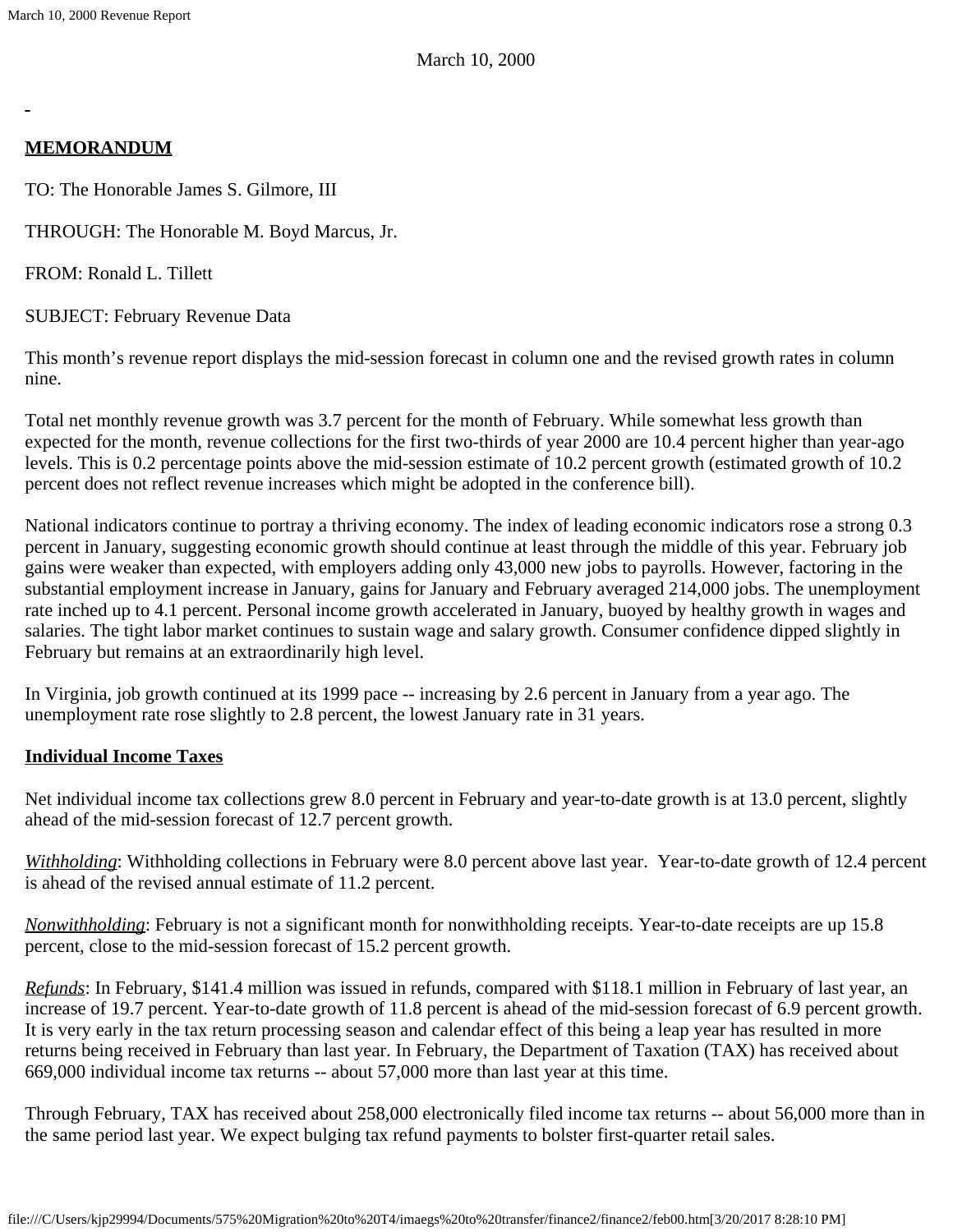# **Sales**

Sales tax collections grew only 3.2 percent from February of last year, dampened by winter storms and, as expected, implementation of the one-half percent reduction in the sales tax on food. Year-to-date growth of 6.9 percent is tracking toward the annual estimate of 6.8 percent.

February collections, which represent January sales, complete the holiday season sales picture. Retail sales in Virginia increased about 7.5 percent during the holiday season, slightly below the expected 8.0 percent growth.

## **Corporate Income Tax**

Traditionally, there is little activity in this source in February. Year-to-date receipts are 23.5 percent ahead of the same period last year, 9.5 percentage points ahead of the mid-session estimate of 14.0 percent growth.

### **Public Service Corporations**

February is not a significant month for public service tax collections. Year-to-date receipts are down 3.7 percent compared with the same period last year.

### **Insurance Company Premiums**

Although February is generally not a significant month for collections in this source, \$7.6 million in final payments were received ahead of the March 1 due date. On a year-to-date basis, collections are up 10.4 percent and are well ahead of the mid-session estimate of 1.9 percent growth.

## **Interest**

Interest income increased by 3.6 percent in February, primarily due to the timing of maturities. The year-to-date decline of 2.1 percent lags the mid-session forecast of 6.8 percent growth.

# **ABC Taxes**

ABC taxes increased by 8.6 percent in February from last year. Year-to-date growth of 5.3 percent is well ahead of the mid-session forecast of 2.3 percent.

# **Lottery Revenues**

Lottery net income decreased 12.1 percent in February mainly due to significantly higher prize payouts as a result of several Pick 3 draws of popular numbers -- the "luck of the draw" going against the Commonwealth. On a year-to-date basis, Lottery net income is 1.4 percent higher than last year and ahead of the required annual growth rate of -2.1 percent.

# **All Other Revenue**

Revenue from all other sources declined by 41.5 percent from February of last year (\$31.4 million compared with \$53.7 million). On a year-to-date basis, collections of all other revenue declined by 4.5 percent, compared with the midsession forecast of a 0.2 percent decline. Although the decline was broad-based among the miscellaneous sources, most of the decrease was attributable to a sharp drop in inheritance, gifts, and estate taxes -- \$8.9 million compared with \$23.0 million in February of last year.

### **Summary**

Although revenue growth has been sluggish the past two months, year-to-date growth of 10.4 percent is tracking the mid-session annual estimate of 10.2 percent growth. The state and national economies are vibrant and consumer